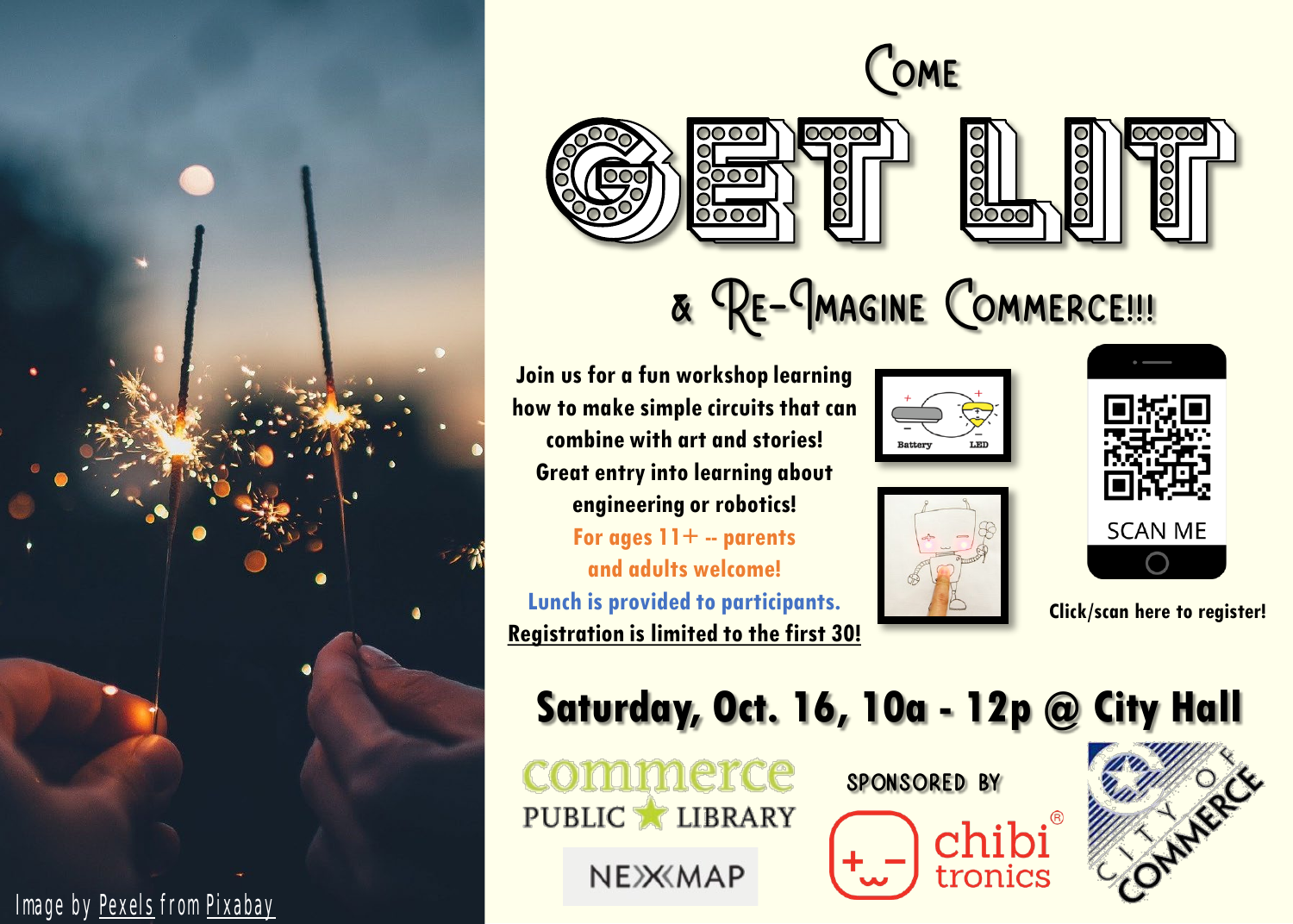## commerce PUBLIC LIBRARY

**Come join us at the library! 1210 Park Street, Commerce, TX 75428**

> **Hours of Operation Mon/Wed/Fri 10 am – 5 pm Tues / Thurs 10 am – 6 pm Sat 10 am – 2 pm Closed Sundays**

### **<https://www.commercepubliclibrary.org/>**

**Follow us on social media, too! @CommercePL @commercepubliclibrary Coming soon! Coming soon!**

**See the website for our events calendar!**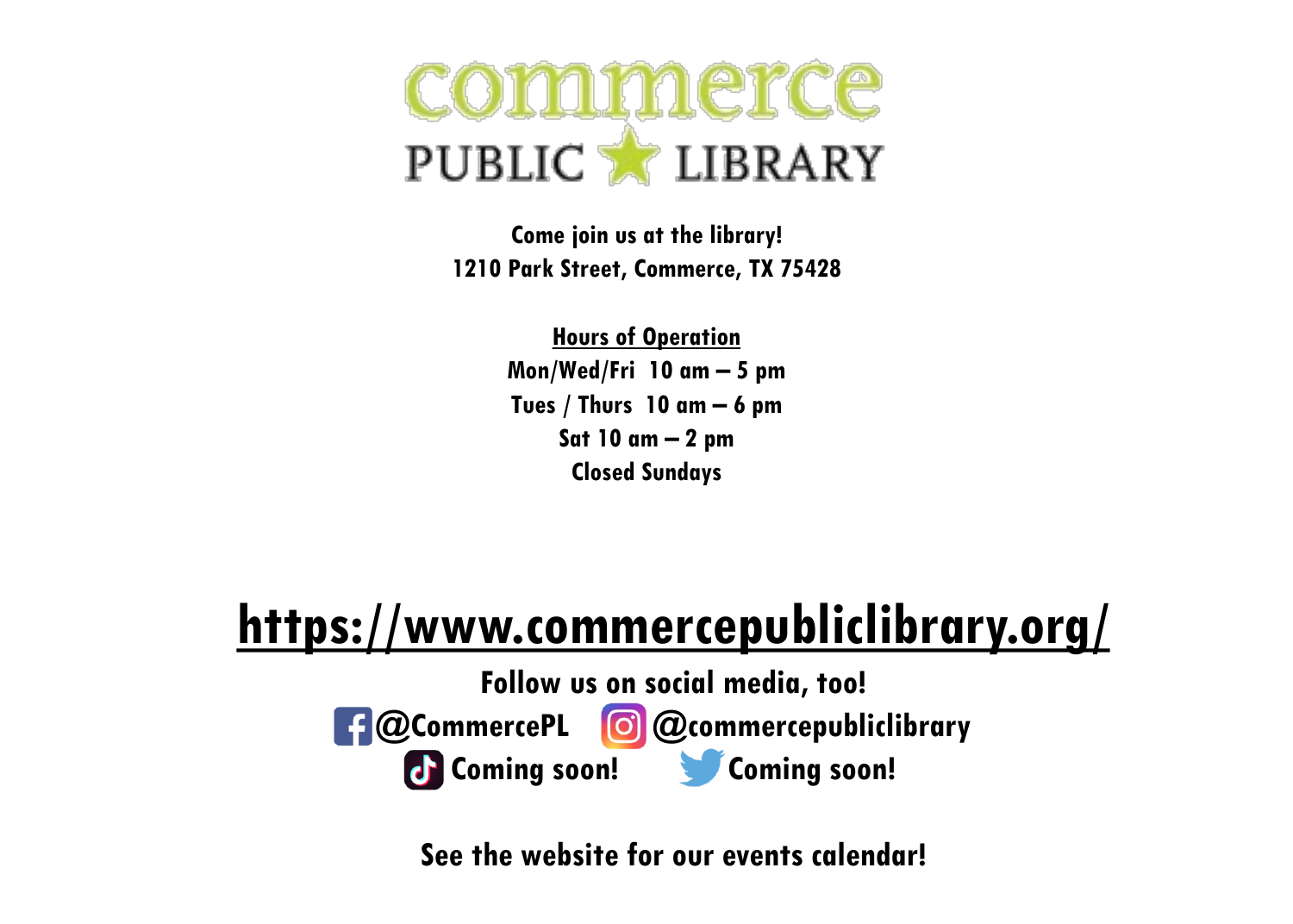# WHAT WE ARE DOING & Follow Ups **<https://youtu.be/C1-pdgGn0SI>**

Part 1:

Building simple circuits with their ideas of how they'd re-imagine Commerce after sharing some of the city's dreams from their plan AND "redesign" our downtown green space OR a new splashpad in the park ("Paper City" Project)



**[https://www.youtube.com/watch?v=MpAvCYFR\\_zM](https://www.youtube.com/watch?v=MpAvCYFR_zM)**

**[https://fridayswithfrogs.wixsit](https://fridayswithfrogs.wixsite.com/getlit4life/numbers-and-narrative) e.com/getlit4life/numbersand-narrative**





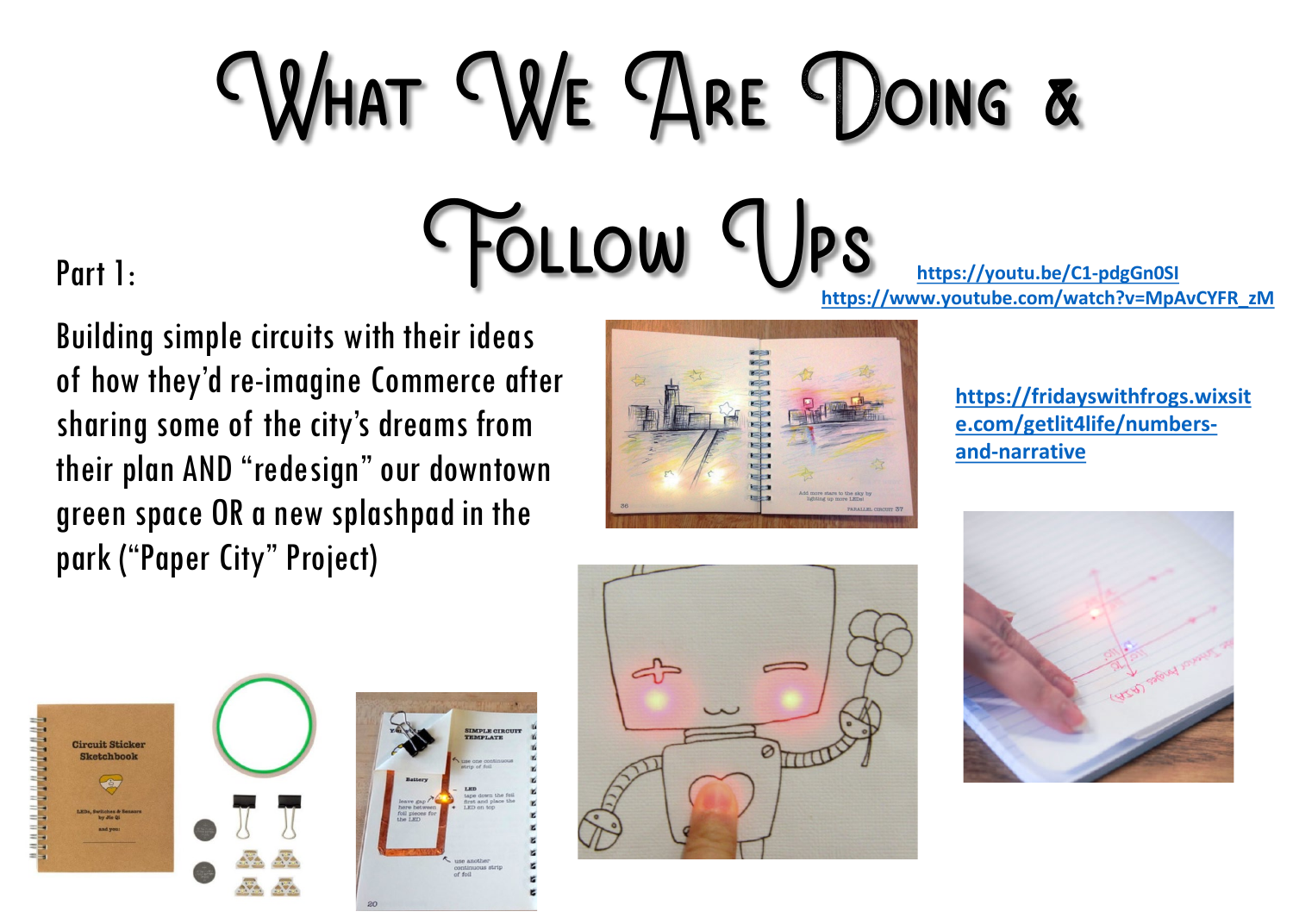## What We Are Doing & FOLLOW UPS

#### Part 2:

#### **Future Workshops**

Maker Space Projects: Lego PSAs about Social Topics Coding Our Flat Circuits Canstruction Project Cardboard Petting Zoo or Robot Pandas Lego Robotics (grant?) #GirlsTechChat BotJoy ([www.botjoy.com\)](http://www.botjoy.com/) Etc.

Colleen Graves, Librarian and Maker Pro [https://www.youtube.com/watch?v=](https://www.youtube.com/watch?v=aO3LPHVAAeU) aO3LPHVAAeU